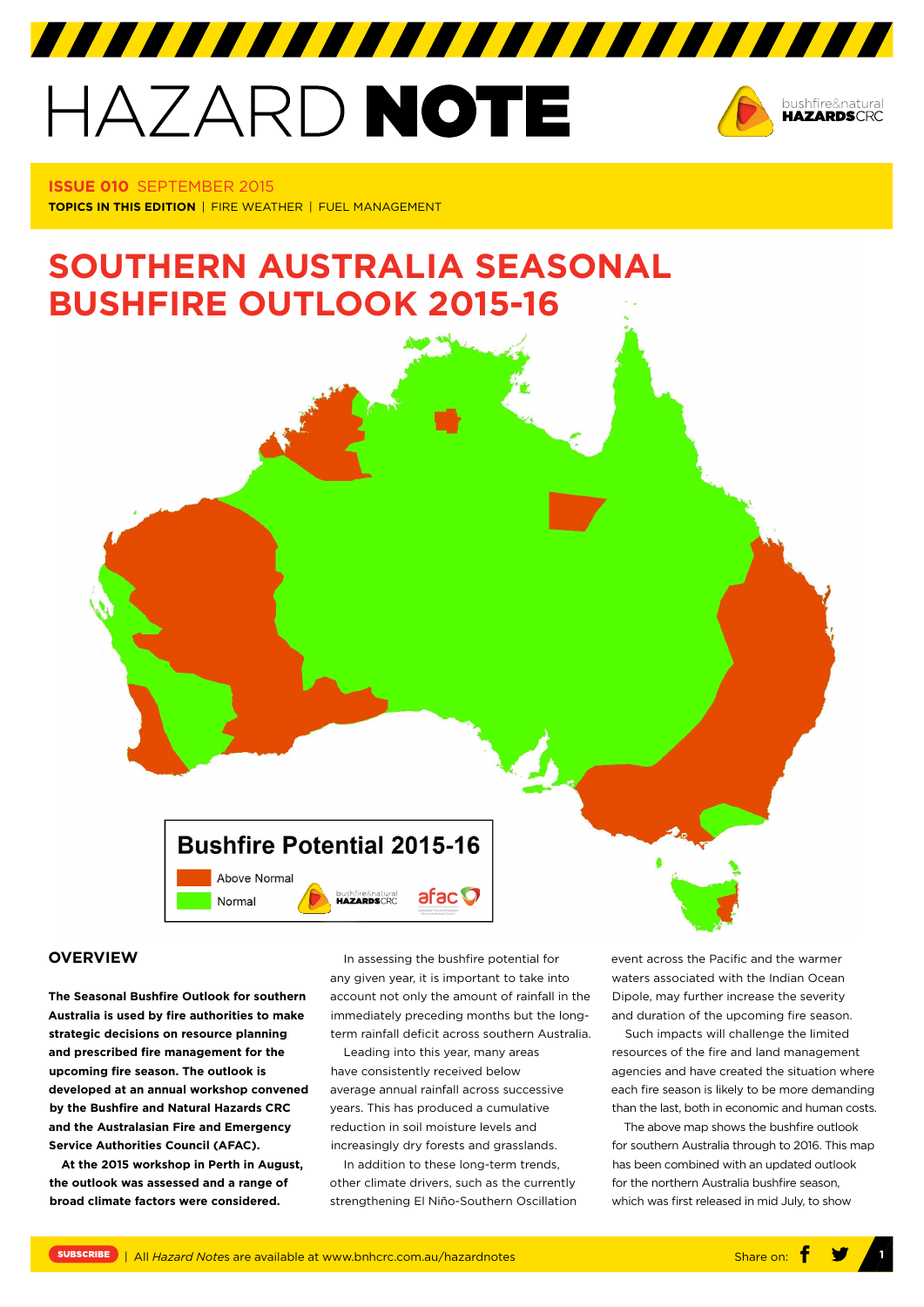

the areas of fire potential for all of Australia in 2015-16. (See *Hazard Note* 7, July 2015).

The Southern Seasonal Bushfire Assessment Workshop was hosted by the Department of Parks and Wildlife in Perth on 20–21 August. The workshop, supported by the Bushfire and Natural Hazards CRC and AFAC, brought together fire and land managers, climatologists and meteorologists to evaluate the upcoming season for the southern part of Australia.

# **BUSHFIRE POTENTIAL**

Fire season potential depends on several factors. The amount, location and timing of rainfall in the period leading up to the fire season are critically important for estimating fuel loads and dryness. The temperature and rainfall outlooks for the next few months are crucial factors for influencing the development of fire threat.

Of particular importance are the future tendencies of sea surface temperatures in the Pacific Ocean, associated with the El Niño-Southern Oscillation, and those in the Indian Ocean. These are major drivers of climate over much of Australia. Other factors considered in the analysis of fire potential include the distribution of firefighting resources to meet potential threats, as well as previous fire activity and the amount of prescribed burning, which can reduce threat.

The workshop discussed the weather, landscape conditions and cross-border implications leading into the fire season and determined areas that had the potential for a fire season that was above normal, normal or below normal. Attendees included representatives of the Bushfire and Natural Hazards CRC, AFAC, the Bureau of Meteorology, Tasmania Fire Service, the Australian Capital Territory Emergency Service Agency, the New South Wales Rural Fire Service, South Australia's Country Fire Service, Queensland Fire and Emergency Services, Victoria's Country Fire Authority and Department of Environment, Land, Water and Planning, and Western Australia's Department of Parks and Wildlife and the Department of Fire and Emergency Services.

# **ANTECEDENT CONDITIONS**

The 2015-16 southern fire season comes against a backdrop of long-term drying, record warmth in the Indian Ocean and the continued development of a major El Niño event in the Pacific. Across southern Australia a pattern of drier southern wet seasons (April to October) has continued



1 May to 31 July 2015 Distribution Based on Gridded Data<br>Australian Bureau of Meteorology

for more than 10 years leaving substantial rainfall deficits (Figure 1). The below average rainfall has been accompanied by above average temperatures, with the past decade being the warmest on record in many areas. The pattern of long-term below-average rainfall and above-average temperatures means that conditions such as soil moisture and fuels are prone to rapid drying with the approach of summer.

 Fire conditions in summer are affected by rainfall in the preceding cool season, as well as conditions during the summer itself. Since the start of autumn, rainfall has been mixed over Australia as a whole, though tending to be below average across southern areas. Rainfall from May to July 2015 (Figure 2) has been below average in south west Western Australia, southern parts of South Australia, much of Victoria, and the east coast of Tasmania. Relatively good rainfall has occurred for most of New South Wales, with small areas of above average rainfall. Inland Western Australia south of the tropics has been mostly wetter than average as a result of unseasonal rainbands.

Soil moisture reflects the net balance between rainfall and evaporation, and includes the impact of warmer or cooler temperatures. Lower-level ("root zone") soil moisture is below average across south west Australia, central and western Victoria, almost all of Queensland, south east South Australia and parts of eastern Tasmania. It is these regions that are most likely to see an early drying of fuels leading into summer. Elsewhere, soil moisture is average to above average, particular across inland areas.

# **SEASONAL CLIMATE OUTLOOK**

Seasonal outlooks in 2015 are being influenced by significantly warmer than normal sea surface temperatures in both the tropical Pacific and Indian Oceans. Since an El Niño was declared by the Bureau of Meteorology in May, the event has become well-established and is currently tracking as one of the strongest on record as measured by sea surface temperatures in the central Pacific. All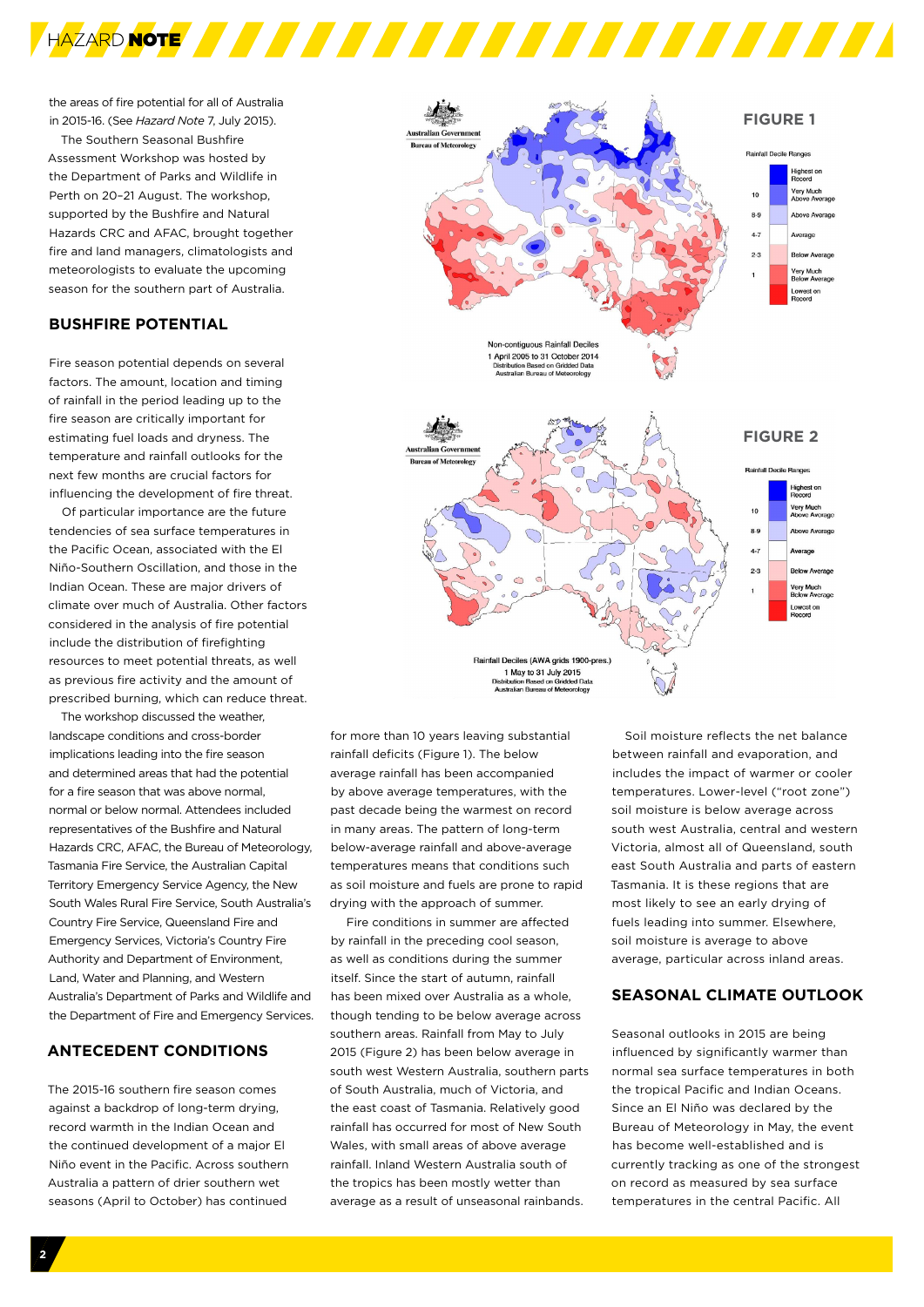

international climate models surveyed by the Bureau of Meteorology suggest the 2015 El Niño will continue to strengthen and last into (at least) early 2016.

While there are significant existing long-term rainfall deficiencies in the western half of Victoria, southern South Australia and parts of south west Western Australia, the 2015 El Niño has not been associated with significant rainfall deficiencies across the winter months across much of southern Australia. This pattern may have been influenced by unusually warm waters in the Indian Ocean to Australia's west, which are generally favourable to rainfall in southern parts of Australia. Rainfall, however, has been below average south of the Murray River, in far south west Western Australia and south east Queensland. Each of these regions also have longer-term deficiencies.

The climate outlook (Figure 3) indicates that the direct impact of El Niño may continue to be modest over spring, with likely above average rainfall over most of western and central Australia. Rainfall shifts are modest for eastern parts of Australia, with small areas favouring below average rainfall.

The outlook for maximum temperatures (Figure 4) for the coming spring shows that above average temperatures are most likely in the east and the far south west. Elsewhere, forecasts probabilities favour cooler than normal maximum temperatures, though probability shifts are relatively modest. The below average maximum temperatures are related to the (likely) increased rainfall coming out of the Indian Ocean.

It is worth noting that the temperature forecasts use a 1981-2000 base period, which means that even average conditions will be above the historical longer-term normal (for 1910 to present). This highlights the difficultly in defining what is meant by average temperatures in a warming climate.

The climate outlook will be updated by the Bureau of Meteorology around the end of each month leading into summer, providing new insights on the likely upcoming seasonal conditions.

# **REGIONAL SUMMARIES ACT**

Most of the Australian Capital Territory has wet soil, which is typical for this time of year (out of drought), and this moisture will form a base for vigorous grass growth leading into spring. Some of the more rugged regions will not dry out until at least November, when the higher sun will penetrate into these areas.



The forecast is for a dry spring and this could lead to early curing of the landscape and an elevated grass fire danger.

If the predicted hot summer occurs, and especially if it is accompanied with heatwaves, this could lead to a significant drying of the forest litter and the non-surface fuels. The forest fire danger will be even higher if wind and humidity conditions deteriorate.

In the ACT, major El Niño events tend to lead to hot and dry conditions until at least early autumn, suggesting preparations need to consider a prolonged period of fire danger.

#### **TASMANIA**

There is an above normal potential for bushfire across a large part of the east coast of Tasmania, extending from the coastal strip around St Helens southwards, and extending across the Fingal Valley, the North and Southern Midlands and the Eastern Tiers down to Sorell and the Forestier Peninsula.

The likelihood of an early fire season is high in these areas but the amount of spring rain will ultimately determine overall fire activity in the eastern half of the state. The potential for bushfires in the remainder of the state is currently expected to be normal. However, the longterm lack of rain right across Tasmania may lead to more lengthy campaign fires due to the deep level of dryness.

#### **QUEENSLAND**

Much of Queensland remains drought affected and as a consequence has very low grass fuel loads.

The soil is relatively dry along parts of the north tropical coast and south east coast. If the El Niño conditions bring low rainfalls, the flammability of the forest fuels will increase as they continue to dry.

South and west of Rockhampton, areas around Inglewood, the Sunshine Coast, Brisbane and the Gold Coast, have had above average rainfall in the lead up to this bushfire season. The higher grass fuel loads in these areas have increased the bushfire potential.

Severe Tropical Cyclone *Marcia* crossed the central Queensland coast on 20 February and the associated winds caused extensive but variable damage across that landscape. The cyclone-damaged vegetation, particularly around Rockhampton, has significantly increased the bushfire potential in that area.

Queensland Fire and Emergency Services has worked with Queensland Parks and Wildlife Services and many other stakeholders to conduct prescribed burns that have reduced fuel loads but the bushfire potential for this area remains high. This increase in bushfire potential has been communicated to the community.

In the north western part of the state above normal fire potential is expected in the greater Mt Isa area, including around Sedan Dip, The Monument, Urandangi and Camooweal.

#### **SOUTH AUSTRALIA**

In South Australia the outlook conditions indicate the most likely scenario is for normal fire potential across most of the state, but with above normal fire potential in the Lower South East, Upper South East and parts of the Murraylands.

These districts have received below average rainfall for the past six months, following on from a dry spring and early hot summer in 2014. This rainfall deficit has the potential to result in fuels in forested and scrub areas to be drier than average and be available to burn sooner and more readily than normal.

A normal to above normal fire potential may see the need for firefighting resources over a longer period of time, together